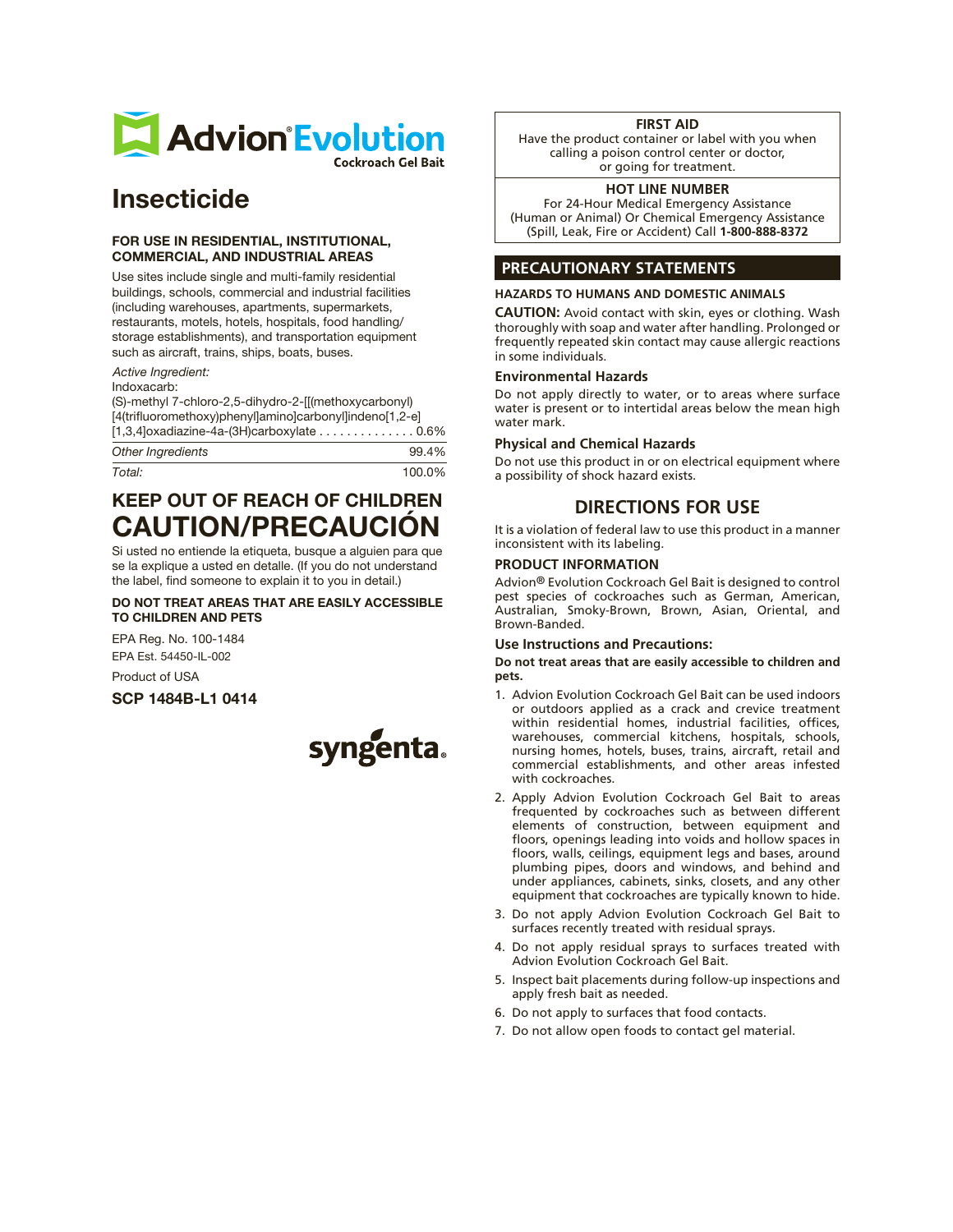#### **Treatment Rates for All Uses**

- For heavy infestations of cockroaches, apply 3 to 5 spots of Advion Evolution Cockroach Gel Bait per 10 linear feet.
- For light to moderate infestations of cockroaches, apply 1-3 spots of Advion Evolution Cockroach Gel Bait per 10 linear feet.
- Each spot of Advion Evolution Cockroach Gel Bait must equal about 0.5 grams (approx. 1/4" diameter)
- For all levels of cockroach infestations, when a bead of Advion Evolution Cockroach Gel Bait is used, apply a small thin bead that is less than 1/8" wide and approximately 2 inches long.

#### **Indoor Use Directions**

- Infested areas must be carefully inspected to determine overall infestation levels, locations of harborage areas, and most appropriate application points.
- Apply Advion Evolution Cockroach Gel Bait as a small spot of material, approximately 0.5 grams (approx. 1/4" in dia.), to areas not able to be contacted by children or pets.
- Several small applications distributed within an area are more effective than 1 or 2 applications of large quantities. In some cases a small thin bead (less than 1/8" wide and 2" long) may be appropriate such as between construction elements or other cracks and crevices.
- Indoor applications include cracks and crevices along walls or floors, behind or under equipment, under tables, within framing of tables or furniture, around sinks, within or near garbage collection areas, attics, crawl spaces, and cracks and crevices in cabinets.
- Inspect Advion Evolution Cockroach Gel Bait placements periodically for consumption or attractiveness and reapply as needed.

#### **Applications in Nonfood/Nonfeed Handling Areas**

Advion Evolution Cockroach Gel Bait is designed for use as a spot or crack and crevice treatment to control cockroaches in residential structures and the non-food /non-feed areas of commercial, industrial, public and institutional buildings/ structures, including restaurants, warehouses, food processing plants, supermarkets, hospitals, nursing homes, motels, hotels, schools, laboratories, computer facilities, aircraft, buses, boats/ships, trains, pet shops and zoos.

Nonfood/non-feed areas include areas such as garbage rooms, lavatories, floor drains (to sewers), entries, and vestibules, offices, locker rooms, machine rooms, boiler rooms, garages, mop closets and storage (after bottling or canning). Refer to section below for use directions and restrictions when making applications in food/feed handling areas of Food/Feed Handling Establishments.

#### **Applications in Food/Feed Handling Areas**

Application to food/feed areas of food/feed handling establishments may only be made as a crack and crevice treatment only. Apply Advion Evolution Cockroach Gel Bait directly into cracks and crevices by placing the bait dispenser tip approximately 1/2 inch into cracks, crevices, holes and similar openings where cockroaches are found or are entering.

Food and feed handling areas include areas for receiving, storage, packing (canning, bottling, wrapping, boxing), preparing edible waste storage, and enclosed processing systems (mills, dairies, edible oils, syrups). Serving areas are also considered a food/feed area when food is exposed and facility is in operation.

- Do not apply Advion Evolution Cockroach Gel Bait to areas where food/feed, food utensils or food processing surfaces may come into contact and become contaminated.
- Do not apply Advion Evolution Cockroach Gel Bait to areas that are routinely washed such as cracks and crevices in tops of tables, food/feed preparation and prepared food holding surfaces as bait could be removed by the washing.
- Do not apply Advion Evolution Cockroach Gel Bait to surfaces where the temperature exceeds 120-130°F because this could cause the bait to liquefy and lose effectiveness.
- Examples include, but are not limited to, parts of stoves, ovens, grills, fume hoods, saunas, heat lamps, coffee urns, steam tables, toasters, fryers, dishwashers, and hot water pipes.
- Use good application practice to avoid movement of Advion Evolution Cockroach Gel Bait to exposed surfaces used for food preparation.
- If Advion Evolution Cockroach Gel Bait contacts an exposed surface, first remove as much of the gel bait as possible, then wash with soap and water.

#### **Outdoor Use Directions:**

A thorough inspection around a structure may reveal areas where cockroaches are gaining access. Attempts should be made to remove the access. Advion Evolution Cockroach Gel Bait may also be applied as a spot or thin bead (see above) to pest entry sites such as along windows, doors, between construction elements, sewer areas, adjacent trees which harbor cockroaches, along walls, garbage holding areas, or suitable placement site acting as a cockroach harborage. Place baits in such a way as to reduce the potential of subsequent human contact. Inspect Advion Evolution Cockroach Gel Bait placements periodically and apply fresh bait as needed.

### **STORAGE AND DISPOSAL**

Do not contaminate water, food or feed by storage and disposal.

#### **Pesticide Storage**

Store in cool, dry place inaccessible to children and pets.

#### **Pesticide Disposal**

Wastes resulting from the use of this product must be disposed of on site or at an approved waste disposal facility.

#### **Container Disposal**

**Nonrefillable Container:** Do not reuse or refill this container. Offer for recycling if available. Place empty bait dispensers in trash. If partially filled, wrap in newspaper and discard in trash or call your local solid waste authority for disposal instructions.